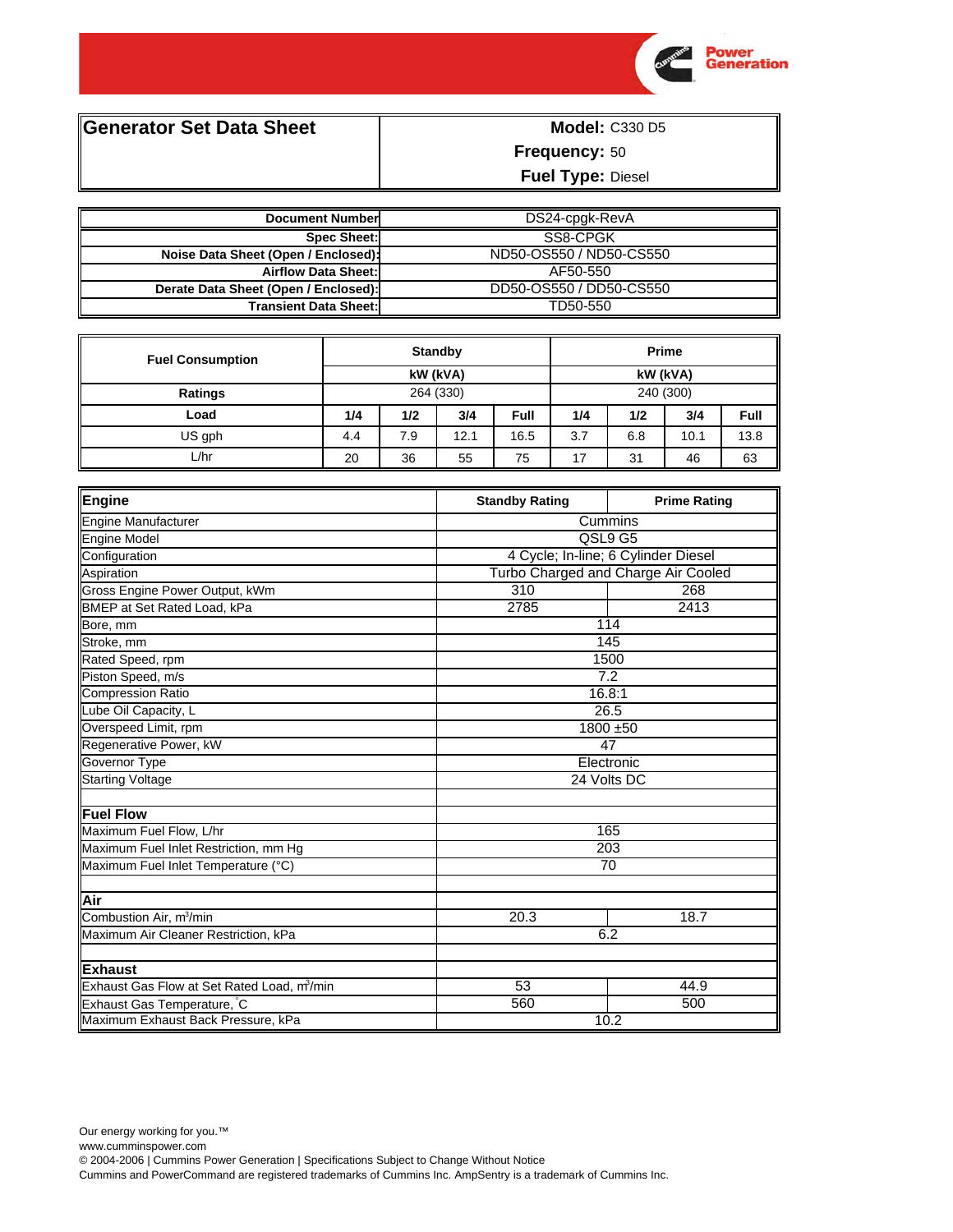

| <b>Standard Set-Mounted Radiator Cooling</b>      | <b>Standby Rating</b> | <b>Prime Rating</b> |  |
|---------------------------------------------------|-----------------------|---------------------|--|
| Ambient Design, C                                 | 50                    |                     |  |
| Fan Load, KW <sub>m</sub>                         |                       | 10                  |  |
| Coolant Capacity (with Radiator), L               | 15                    |                     |  |
| Cooling System Air Flow, m3/min @ 12.7mmH2O       |                       | 7.93                |  |
| Total Heat Rejection, BTU/min                     | 10190                 | 8415                |  |
| Maximum Cooling Air Flow Static Restriction mmH2O | 19.1                  |                     |  |
|                                                   |                       |                     |  |

## **Open Set Derating Factors Kw (kVA).**

Note: Standard open genset options running at 400V, 150m above sea level. For enclosed product derates, please refer to datasheet - DD50-CS550.

|                | 27°C      | $40^{\circ}$ C | $45^{\circ}$ C | $50^{\circ}$ C | $55^{\circ}$ C |
|----------------|-----------|----------------|----------------|----------------|----------------|
| <b>Standby</b> | 264 (330) | 256 (320)      | 248 (310)      | 240 (300)      | 233 (291.3)    |
| Prime          | 240 (300) | 233 (291.3)    | 226 (282.5)    | 218 (272.5)    | 206 (257.5)    |

| Weights*            | Open | Enclosed |
|---------------------|------|----------|
| Unit Dry Weight kgs | 2422 | 4095     |
| Unit Wet Weight kgs | 2987 | 4734     |

\* Weights represent a set with standard features. See outline drawing for weights of other configurations



www.cumminspower.com

© 2004-2006 | Cummins Power Generation | Specifications Subject to Change Without Notice

Cummins and PowerCommand are registered trademarks of Cummins Inc. AmpSentry is a trademark of Cummins Inc.